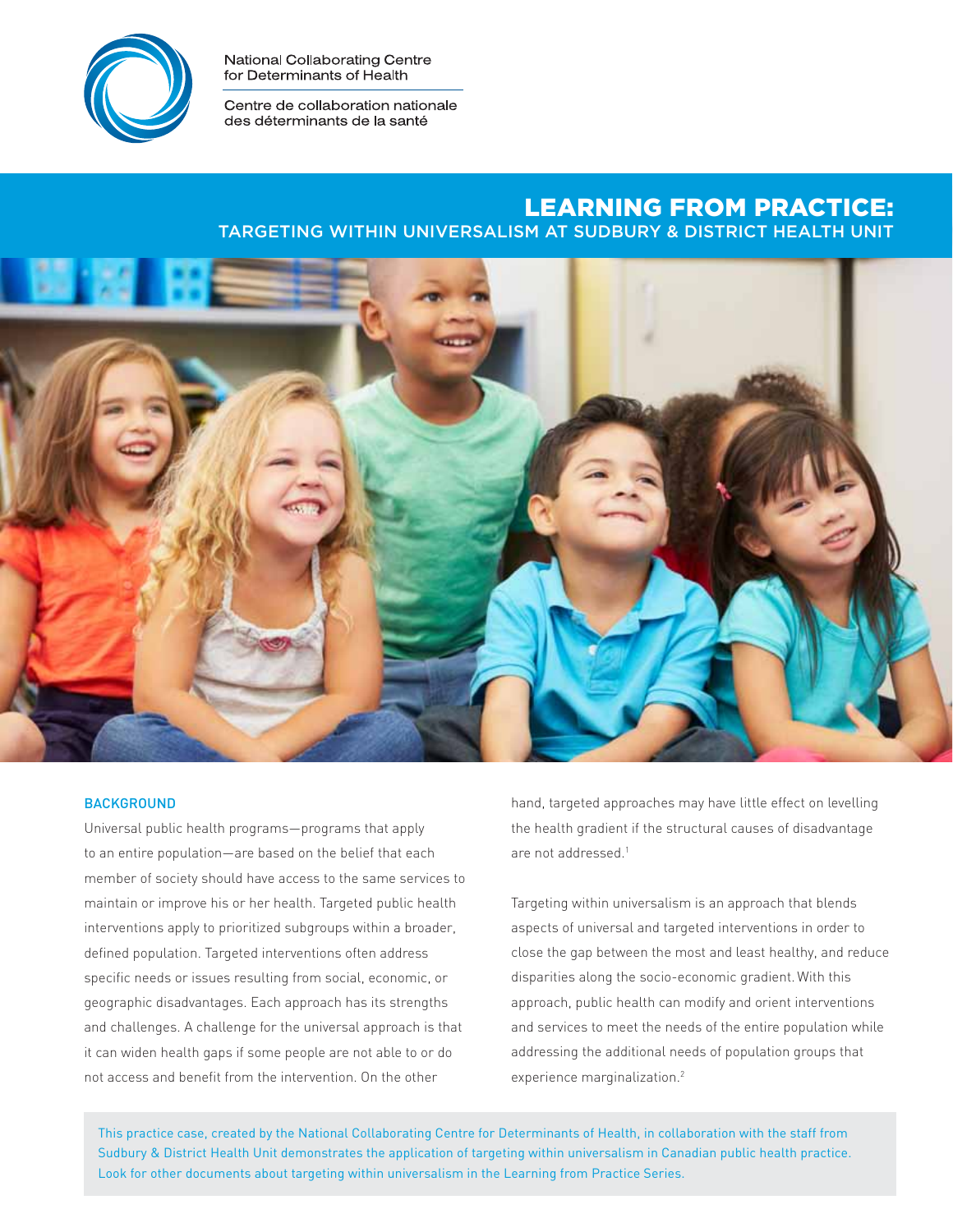The School Health Promotion Team's work at the Sudbury & District Health Unit is an example of universal health promotion support and resources, combined with additional resources for selected schools that require more support. The following description of the School Health Promotion Program is intended to improve understanding of the concept and application of targeting within universalism by exploring the development, implementation, and renewal of this approach.

This example highlights:

- a partner-based approach to identifying and working with school communities for comprehensive school health;
- allocation of additional staff time and resources to select schools to address inequities; and
- a multi-year strategy based on building relationships and responding to community needs.

# THE SUDBURY & DISTRICT HEALTH UNIT'S CONCERTED Efforts to Address Health Inequities

The Sudbury & District Health Unit (SDHU) is one of 36 public health units in Ontario. Through its main office in Sudbury and four other offices in the districts of Sudbury and Manitoulin, the SDHU delivers provincially legislated public health programs and services to approximately 200,000 people living in 19 municipalities.

The SDHU has focused on social determinants of health and health inequities since 2000. This orientation was reinforced by the Ontario Public Health Standards 2008,<sup>3</sup> which explicitly acknowledge the responsibility of public health to address the social determinants of health and reduce health inequities. In 2008, the SDHU was awarded a research and intervention grant from the Canadian Health Services Research Foundation Fellowship (Executive Training in Research Application –

EXTRA). The SDHU conducted a review and analysis of the literature for practices to reduce social inequities in health.<sup>4</sup> The initiative resulted in the implementation of the SDHU Health Equity Steering Committee in 2009 and Health Equity Office (now the Health Equity Knowledge Exchange and Resource Team) in 2011. Both teams work together to build and support the capacity of the health unit and the community to reduce social inequities in health. One outcome of the research and intervention project was the publication of a report entitled Research-oriented Decision-making to Guide Local Public Health Practice to Reduce Social Inequities in Health. 5 "Targeting with Universalism" is one of the 10 promising practices to reduce social inequities in health identified in this document.

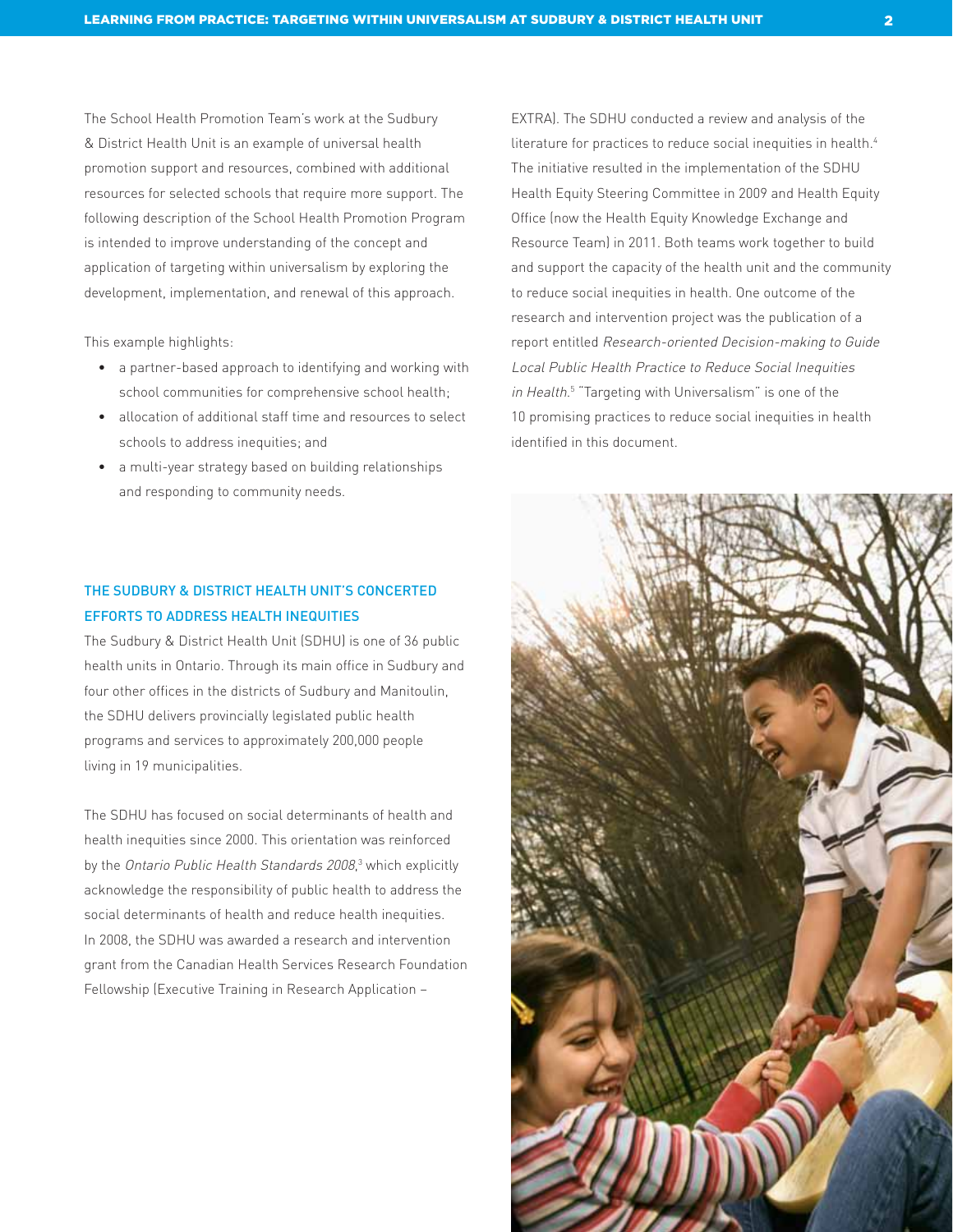## The School Health Promotion Program

The SDHU's School Health Promotion Team offers a universal program to 114 elementary and secondary schools spread across eight school boards. It also offers targeted, more intensive involvement with selected schools. The overall goal of the program is to "co-create the health and wellness of school communities."6

The School Health Promotion Team is comprised of public health nurses, a dietitian, a health promotion worker, program assistants, and a health promoter. Team members use a comprehensive school health approach, working with principals, teachers, parents, community partners, and students to address issues of concern to them. As part of the universal program, each of the 114 schools is assigned a public health nurse. The team focuses on working with adult influencers, such as teachers, school staff, and parents, by providing curriculum-linked resources, consultations, and training sessions. The team also works with the entire school community to implement programs, work towards healthy policy, and increase skill-building opportunities for students. These initiatives help students gain the abilities they need to make healthy decisions and reduce risk-taking behaviours. The targeted aspect of the program is delivered in schools identified jointly by SDHU and the school boards as being in need of additional support. The term "CORE schools" is used to describe these schools instead of "priority schools" in order to avoid stigmatizing by identifying some schools as worse off than others. The school boards select CORE schools based on the following criteria:

- schools in neighbourhoods of low socio-economic status or rural/isolated communities;
- schools with populations that experience marginalization (e.g., lone-parent families, cultural minorities); and
- schools with lower provincial standardized test scores in reading, writing, and mathematics.

In selecting CORE schools, public health program staff also assess the school's readiness to work comprehensively, for which SDHU adopted the Ministry of Education's Foundations for a Healthy School framework.7 The components of this

framework include quality instruction and programs, a healthy physical environment, a supportive social environment, and community partnerships. The team has learned that having a school champion and staff who are ready for change is key to success.

The overall program focuses on building supportive social and physical environments for children and youth at all schools. The School Health Promotion Team uses youth engagement and experiential learning methods in working with students, teachers, and parents on issues of concern to the school community. The schools identified as CORE are offered additional resources and more intensive involvement from public health staff to co-create increased well-being and resiliency among students. The CORE program starts with a consultative needs assessment and commitment of a project team that includes school staff and an SDHU nurse. There is a weekly commitment to connect with a youth engagement group at the school. SDHU staff work with students to identify issues at their school and design and implement a comprehensive plan to address the selected issues school-wide.

# A Long-term Approach

A major aim of the targeting within universalism program's approach is to improve resiliency among students and build the skills that can help them make healthy decisions throughout their lives. For example, students and staff in one school began by creating a garden that supplies vegetables to the cafeteria. The project involved student engagement and working with community partners. In the 2012-13 school year, SDHU worked intensively with 11 CORE schools, dedicating considerably more staff time and resources compared to universal schools.

The School Health Promotion Team manager meets semiannually with school boards to monitor relationships and activities. The manager also engages in regular evaluation and annual work planning to assess progress towards goals and provide support to program staff who often work in challenging and changeable environments.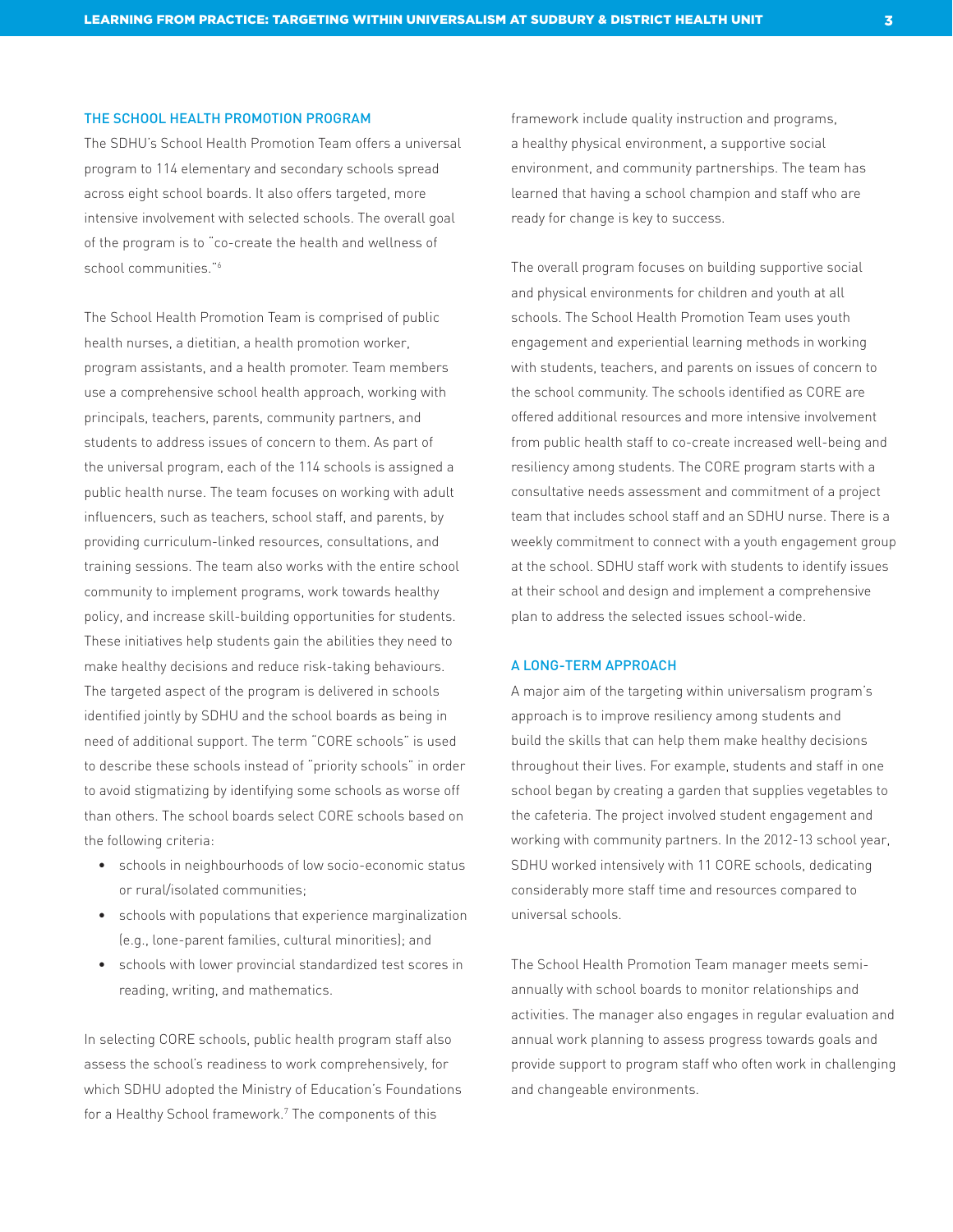"We need to keep reminding ourselves that time spent in reflection isn't wasted time. A feedback loop is essential to your practice."

Program staff member

Expected long-term outcomes of the program:

- "increase in priority schools capacity to identify and address emerging health issues via a comprehensive school health approach
- increased sense of community connectedness (within school and with neighbourhood and greater community)
- increase in [number and enhancement of] school/ school board policies and programs that contribute to supportive physical and social environments
- school community partners have an increased capacity to create safe and supportive environments that prevent chronic disease, injury and substance misuse and promote reproductive health, child development and sexual health"<sup>6</sup>

## Overcoming Obstacles

A shift in thinking was required to adopt a comprehensive school health approach. In the past, school-based public health programs were often "clinical" and focused on individual lifestyles and personal health practices. Public

health nurses provided health information and resources for "healthy living" to students and teachers. The new approach recognizes that comprehensive school health is about working with the whole school community on a wide range of issues.<sup>8</sup> Reducing health inequities centres on engaging youth and is more about relationship building and community development.

Balancing resources across all schools continues to require close attention and may sometimes present challenges. Program staff acknowledged the need for constant monitoring and assessment at the school level to find the right balance in how resources are distributed between universal schools (i.e., in general receiving less intensive support) and CORE schools (i.e., in general receiving more intensive support). Team members also acknowledged that programming must meet the changing and sometimes conflicting needs of schools, school boards, the public health unit (SDHU), and the provincial ministries (Health and Long-Term Care, Education). In addition, sometimes political needs or emerging issues can alter programming. The program is monitored continuously to ensure all four components of the comprehensive school approach are achieved. The team has learned through trial and error and informed their practice with the use of research evidence. Team members feel that building relationships with schools and working comprehensively has been more effective than previous models of service delivery.

# **the Learning from practice series**

Learning from practice is a series started in 2014 as brief easy-to-read practice examples to demonstrate the integration of health equity into public health practice. This series is launched with three documents that explore targeting within universalism. It is anticipated that other documents will be released within this series.

To download the Learning From Practice series, visit www.nccdh.ca

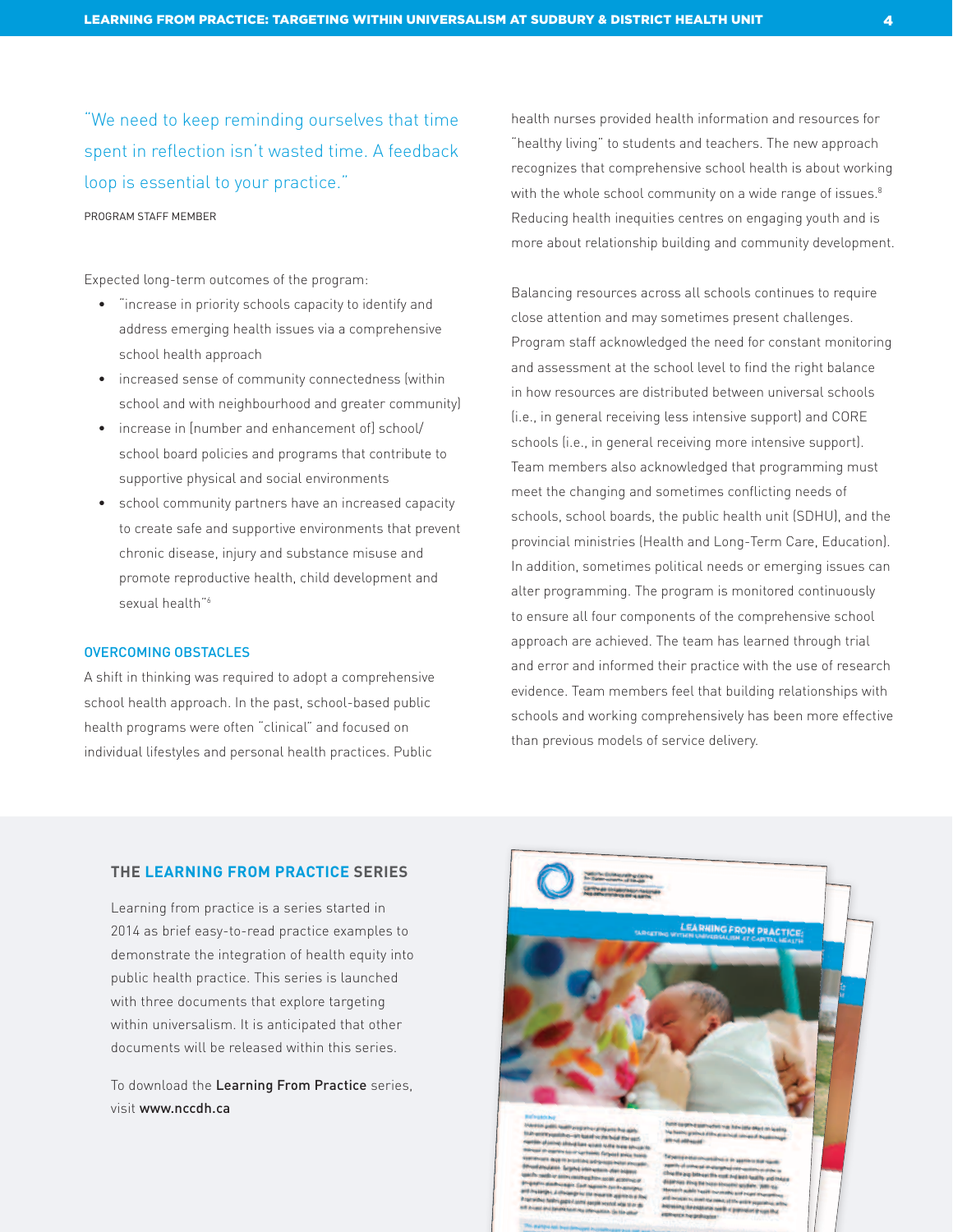# Program Supports and Challenges

School Health Promotion Team staff identified the importance of the following supports for their program:

- a solid evidence base for the comprehensive school health approach and for building resiliency in youth;
- an organization-wide, long-term commitment to reducing health inequities in the health district;
- high-level support from the school boards and strong relationships in the school boards, built with hard work over time; and
- a relatively stable and cohesive program staff.

Challenges with the program include:

- working collaboratively with eight school boards that have different cultures and priorities;
- ensuring there is continual understanding and support within the health unit for the larger investment in CORE schools, including shifting priorities and public health drivers (i.e., financial constraints);
- the need to form long-term relationships in a community in which there is continual turnover in students and staff; and
- the need for individuals to remain flexible and able to respond to the changing needs of schools.

# Lessons Learned

Program staff members emphasize that their work is more of an approach than a program, one that emphasizes engagement, empowerment, and a comprehensive view of health. This targeting within universalism approach demonstrates a public health intervention intended to "level up." In other words, the objective of the targeted approach is to disproportionately improve the health of more disadvantaged groups, while the universal components contribute to the health of the overall population through broad health promotion efforts.<sup>9</sup>

Staff in the SDHU program recommend the following key elements when using a targeting within universalism approach:

- Flexibility "Be flexible, be patient, be willing to 'course correct' when what you are doing isn't working."
- Communication "Keep talking. Explain what you are doing both internally and externally to make sure you build and maintain leadership support."
- Inclusion "Be careful about the language you use so you aren't stigmatizing and stereotyping the people you are working with."